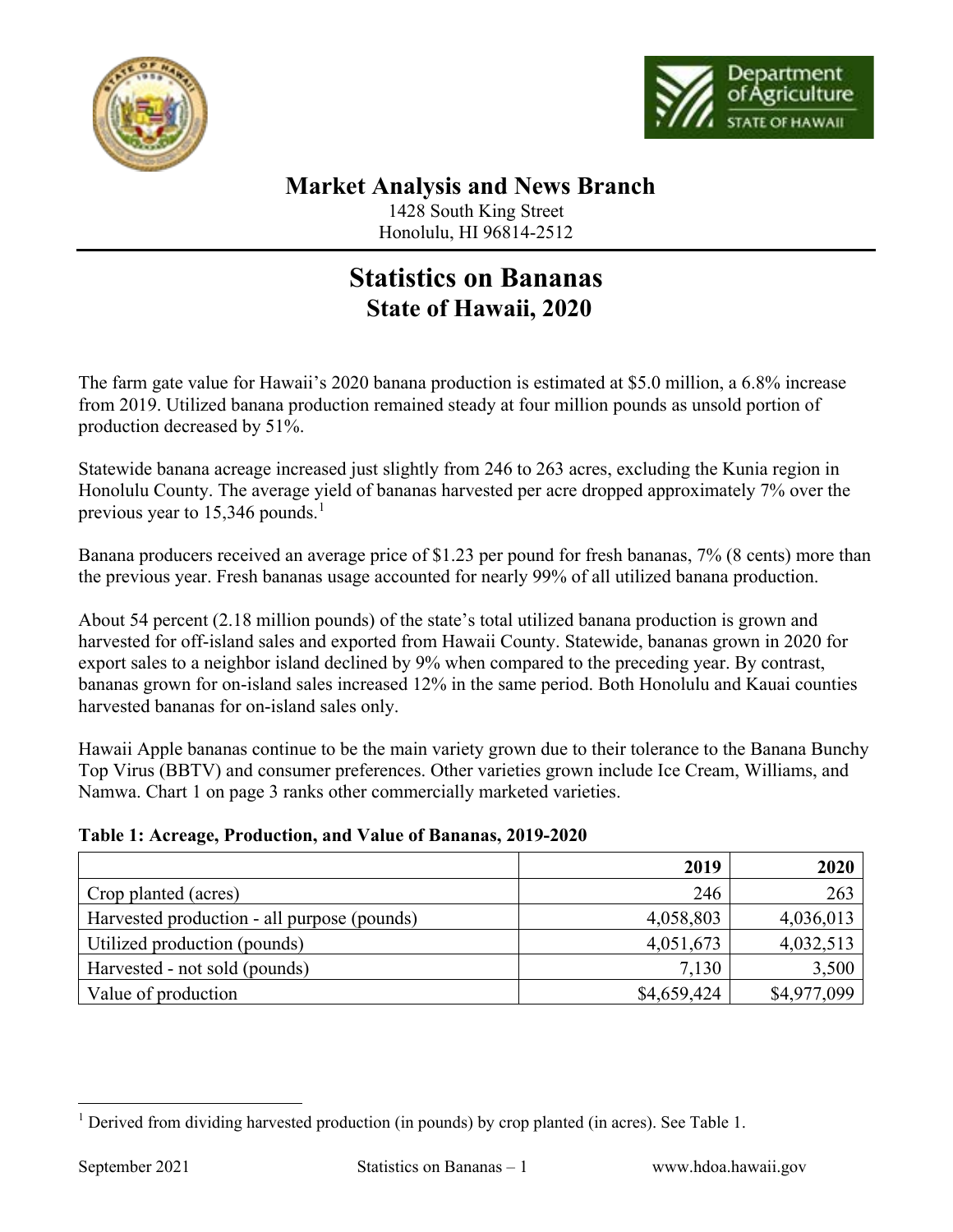|                                                       | 2019      | 2020      |
|-------------------------------------------------------|-----------|-----------|
| Fresh utilization (pounds)                            | 3,997,773 | 3,976,013 |
| Processed utilization (pounds)                        | 53,900    | 56,500    |
| Fresh farm price (dollars per pound)                  | \$1.15    | \$1.23    |
| Processed farm price <sup>1</sup> (dollars per pound) | \$1.13    | NP.       |

**Table 2: Fresh and Processed Utilization and Price of Bananas, 2019-2020**

<sup>1</sup> Processed price not published due to limited responses received from producers.

**Table 3: Production, Fresh and Processed Utilization, and Sales of Bananas by County, 2019-2020**

| County/Year           |      | <b>Utilized</b><br><b>Production</b><br>- All<br><b>Purpose</b><br>(pounds) | Fresh<br><b>Market</b><br><b>Sales</b><br>(pounds) | <b>Processing</b><br><b>Market</b><br><b>Sales</b><br>(pounds) | <b>Harvested</b><br>for Sale on<br><b>Neighbor</b><br><b>Island</b><br>(pounds) | <b>Harvested</b><br>for Sale<br>on Home<br><b>Island</b><br>(pounds) | <b>Harvested</b><br>but Not<br><b>Sold</b><br>(pounds) |
|-----------------------|------|-----------------------------------------------------------------------------|----------------------------------------------------|----------------------------------------------------------------|---------------------------------------------------------------------------------|----------------------------------------------------------------------|--------------------------------------------------------|
| Hawaii                | 2019 | 3,678,073                                                                   | 3,630,873                                          | 47,200                                                         | 2,336,453                                                                       | 1,341,620                                                            | 1,930                                                  |
|                       | 2020 | 3,586,603                                                                   | 3,531,403                                          | 55,200                                                         | 2,180,405                                                                       | 1,406,198                                                            |                                                        |
| Honolulu <sup>1</sup> | 2019 | 103,000                                                                     | 99,600                                             | 3,400                                                          | $\Omega$                                                                        | 103,000                                                              |                                                        |
|                       | 2020 | 132,860                                                                     | 132,860                                            |                                                                | $\theta$                                                                        | 132,860                                                              |                                                        |
| Kauai                 | 2019 | 59,600                                                                      | 56,300                                             | 3,300                                                          | $\theta$                                                                        | 59,600                                                               | 500                                                    |
|                       | 2020 | 127,200                                                                     | 127,200                                            | $\left( \right)$                                               | $\theta$                                                                        | 127,200                                                              |                                                        |
| Maui                  | 2019 | 211,000                                                                     | 211,000                                            | $\theta$                                                       | 64,350                                                                          | 146,650                                                              | 4,700                                                  |
|                       | 2020 | 185,850                                                                     | 184,550                                            | 1,300                                                          | 300                                                                             | 188,750                                                              | 3,500                                                  |
| Total                 | 2019 | 4,051,673                                                                   | 3,997,773                                          | 53,900                                                         | 2,400,803                                                                       | 1,650,870                                                            | 7,130                                                  |
| Total                 | 2020 | 4,032,513                                                                   | 3,976,013                                          | 56,500                                                         | 2,180,705                                                                       | 1,855,008                                                            | 3,500                                                  |

<sup>1</sup> Excludes production in Kunia region.